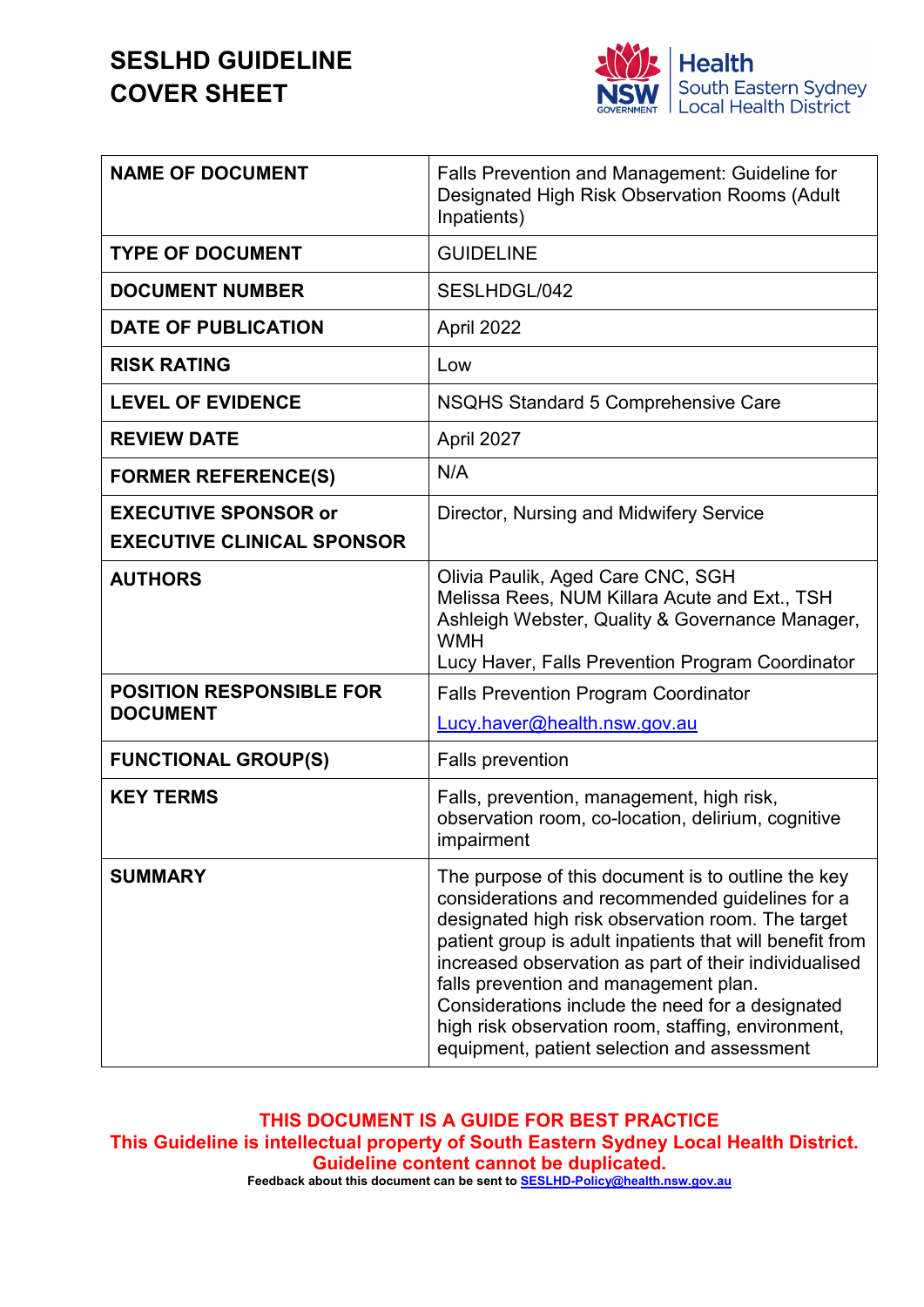# **SESLHD GUIDELINE COVER SHEET**



## **Falls Prevention and Management: Guideline for Designated High Risk Observation Rooms (Adult Inpatients)**

| <b>Section 1</b>  | <b>Background</b>                                            |          |  |  |
|-------------------|--------------------------------------------------------------|----------|--|--|
| <b>Section 2</b>  | <b>Principles</b>                                            | 4        |  |  |
| <b>Section 3</b>  | <b>Definitions</b>                                           | 5        |  |  |
| <b>Section 4</b>  | <b>Responsibilities</b>                                      |          |  |  |
|                   | <b>Unit Managers</b>                                         | 6<br>6   |  |  |
|                   | <b>Nurses</b>                                                | 6        |  |  |
|                   | <b>Allied Health Staff</b>                                   |          |  |  |
|                   | <b>Medical Officers</b>                                      |          |  |  |
|                   | <b>Volunteers</b>                                            |          |  |  |
| <b>Section 5</b>  | <b>Guidelines for Designated High Risk Observation Rooms</b> |          |  |  |
|                   | Determining the need for a high risk observation room<br>5.1 | 8<br>8   |  |  |
|                   | Staffing<br>5.2                                              | 8        |  |  |
|                   | 5.3 Environment and equipment                                | 8        |  |  |
|                   | <b>Patient selection</b><br>5.4                              | 9        |  |  |
|                   | 5.5 Ongoing patient assessment                               | 10       |  |  |
| <b>Section 6</b>  | <b>Documentation</b><br><b>References</b>                    |          |  |  |
|                   |                                                              |          |  |  |
|                   | <b>Revision and Approval History</b>                         |          |  |  |
| <b>Appendix A</b> | <b>Suggested audit tool</b>                                  | 11<br>12 |  |  |
| <b>Appendix B</b> | <b>Frequently asked questions</b>                            |          |  |  |
|                   |                                                              | 13       |  |  |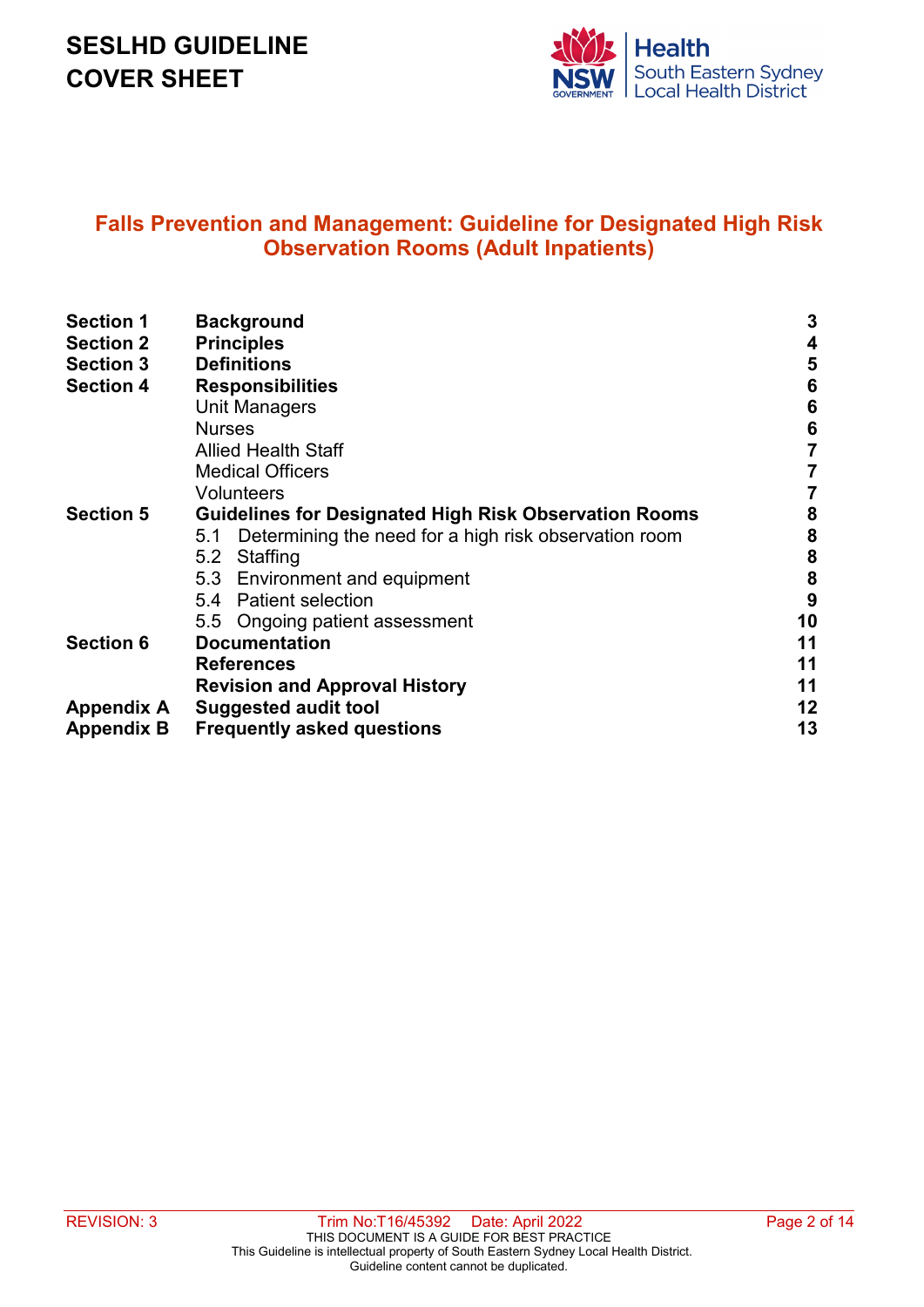

# **Section 1 - Background**

Patient safety aims to continually improve the care provided to patients to reduce harm. Falls are the most commonly reported adverse event in hospitals; and while the majority of inpatient falls are associated with minor injury, more serious events such as fractures, intracranial injury and death also occur.

Risk factors for falls in hospital include cognitive impairment and/or delirium, balance and mobility limitations, incontinence, visual impairment, orthostatic hypotension, medications and environmental considerations<sup>1</sup>. Preventing falls and harm from falls in hospital requires an individualised, multifactorial approach and should be part of routine care for people at risk of falls and falls related injury in hospitals.

One strategy as part of an individualised falls prevention and management plan may be increased visual observation, often enabled by co-locating high risk patients. Surveillance and observation approaches are particularly useful for patients who forget or do not realise their limitations, such as those with an acute delirium, dementia or who are deemed impulsive<sup>1</sup>. There is also evidence that volunteers can be effectively used as companion observers to help to alert staff to increasing agitation, risky behaviours or unmet needs<sup>2</sup>.

The Australian Commission on Safety and Quality in Health Care Best Practice Guidelines for Preventing Falls in Hospitals (2009) recommend, where possible, allocation of high-visibility beds or rooms to patients who require more attention and supervision, including patients who have a high risk of falling. For the purposes of this Guideline, such rooms are referred to as designated high risk observation rooms.

This guideline outlines the key considerations and guidelines for wards and units with, or in the process of implementing, a designated high risk observation room.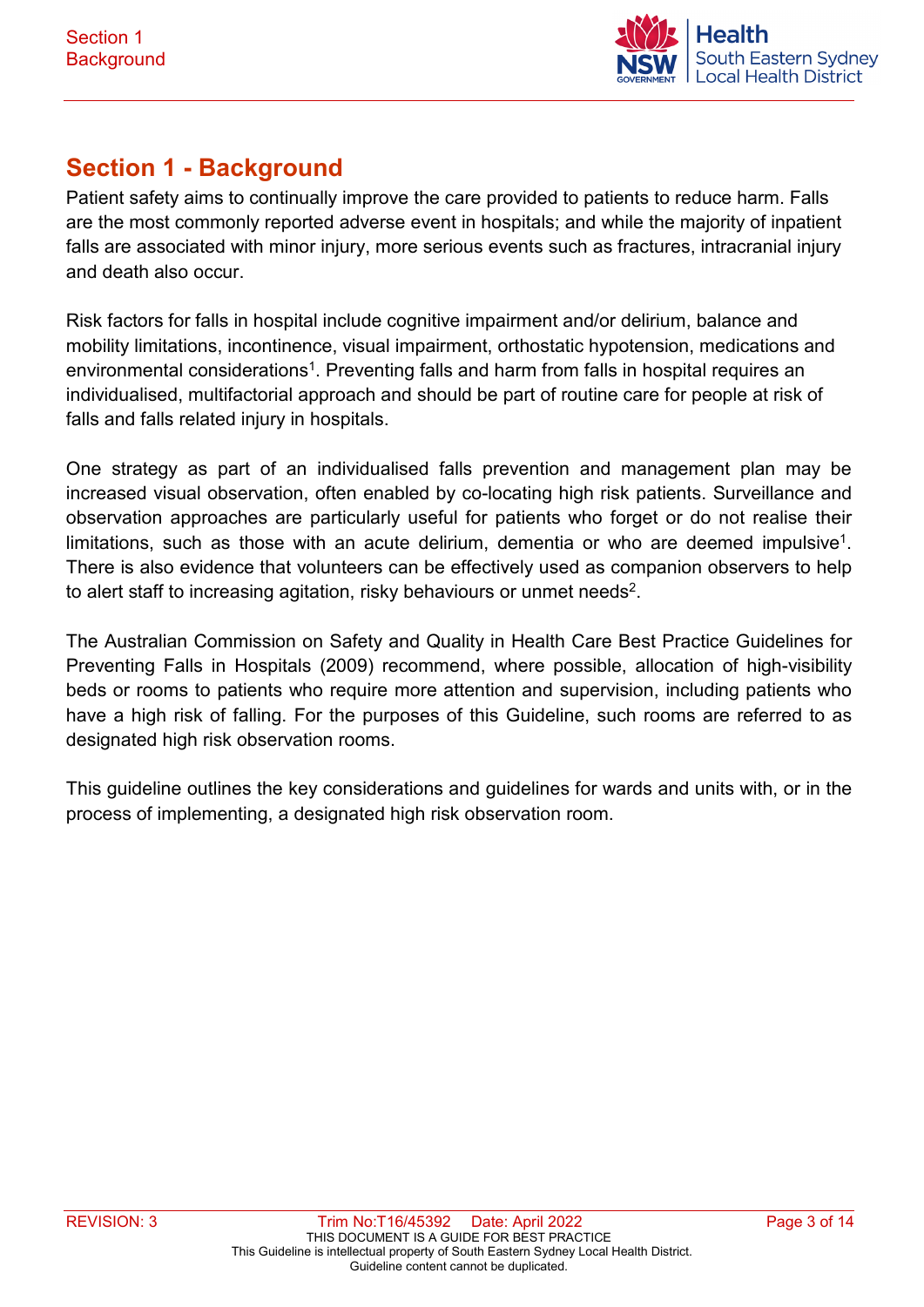

# **Section 2 - Principles**

## **EXCLUSIONS**

**Mental Health:** This guideline does not relate to Patient Care Level allocation within an acute adult Mental Health Inpatient setting. Appropriate levels of observation for patients admitted to South Eastern Sydney LHD (SESLHD) Mental Health Inpatient facilities should be determined in line with [SESLHDPR/615 Engagement and Observation in Mental Health Inpatient Units.](https://www.seslhd.health.nsw.gov.au/policies-and-publications/functional-group/89)

This guideline should be used in conjunction with [SESLHDPR/380 Falls Prevention and](https://www.seslhd.health.nsw.gov.au/policies-and-publications/functional-group/107)  [Management for People Admitted to Acute and Sub-Acute Care,](https://www.seslhd.health.nsw.gov.au/policies-and-publications/functional-group/107) which outlines best practice and details tools to facilitate clinical decision making in the prevention and management of falls and fall injuries in individuals identified at risk of falling.

Many wards may not provide care for a patient demographic that requires a designated high risk observation room. Please note that placement of high risk patients in close proximity to a nurse's station should still occur as appropriate for individual patients.

However, proximity to the nurse's station is only one consideration in designating a high risk observation room. As such, other recommendations as per this Guideline must also be addressed prior to classifying a patient care room as a designated high risk observation room.

As in any clinical situation, there will be factors which cannot be addressed by a single guideline. This document is not a Procedure and does not replace the need to use clinical judgement with regard to individual patients and situations.

This guideline outlines the key considerations and guidelines for wards and units with, or in the process of implementing, a designated high risk observation room.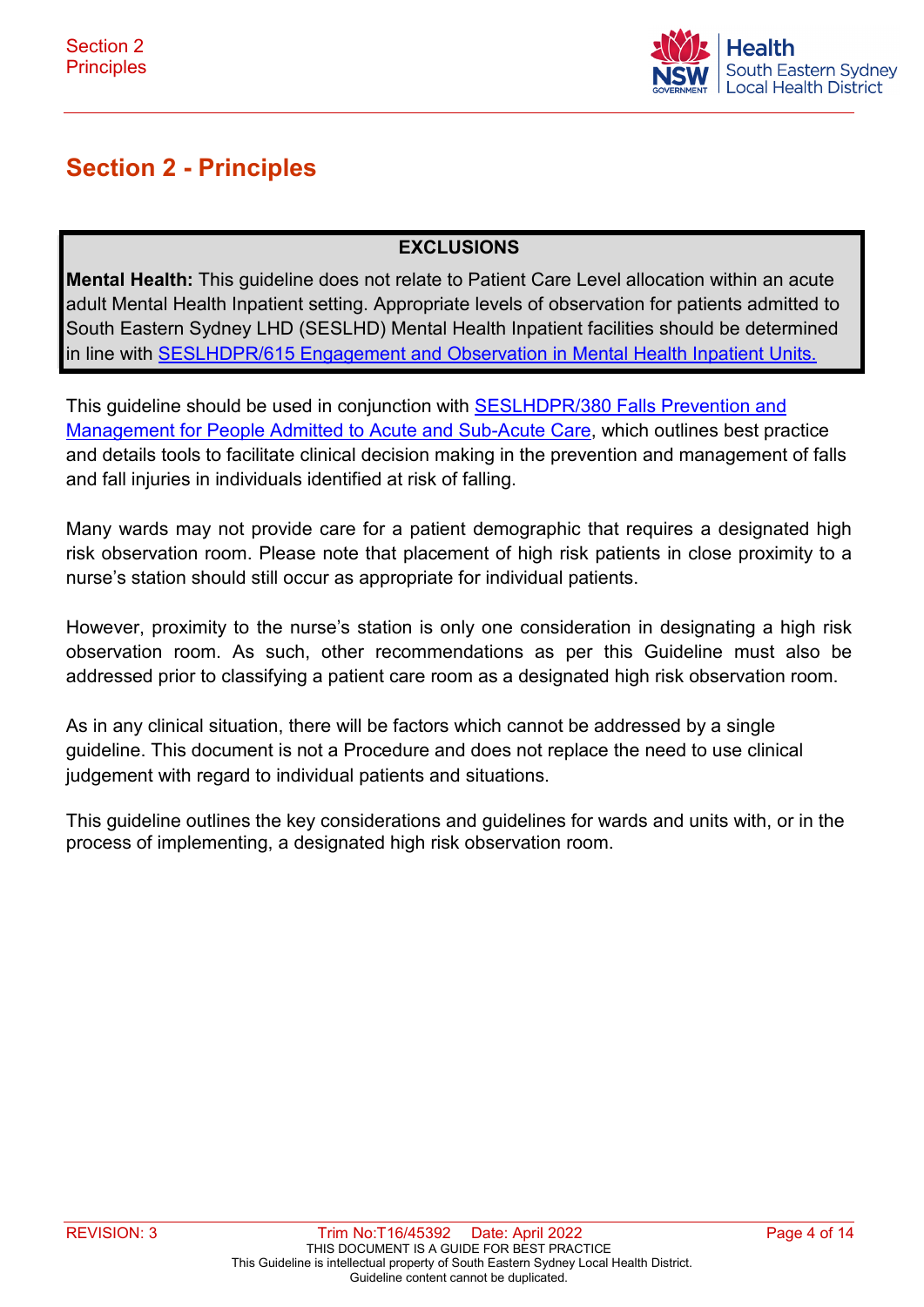

# **Section 3 - Definitions**

### *Fall*

For the purposes of this Guideline, a fall is defined as "an event which results in a person coming to rest inadvertently on the ground or floor or other lower level"3.

#### *High falls risk:*

Refers to patients who score  $\geq 9$  on the Ontario Modified Stratify (Sydney Scoring) falls risk screening tool or are deemed clinically to be at risk of falls. Clinical judgement overrides an individual risk screen score.

#### *Designated high risk observation room:*

A designated patient care room which adheres to the recommendations within this Guideline and has been set up to allow for continuous visual monitoring of adult inpatients assessed as being at high risk of having a fall

#### *Hi-lo bed:*

An electric height adjustable bed that can be lowered for the patient to safely enter and exit the bed and raised to an appropriate height for staff to safely deliver care.

#### *Lo-lo bed:*

An electric height adjustable bed that can be lowered to a level below the standard minimum bed height, reducing the risk of injury to a patient who is impulsive or agitated and attempting to climb out of bed.

#### *Equipment*

Refers to patient care equipment that assists with safe manual handling, patient transfers and mobility. It includes, but is not limited to, transfer belts, walking aids, wheelchairs and hoists.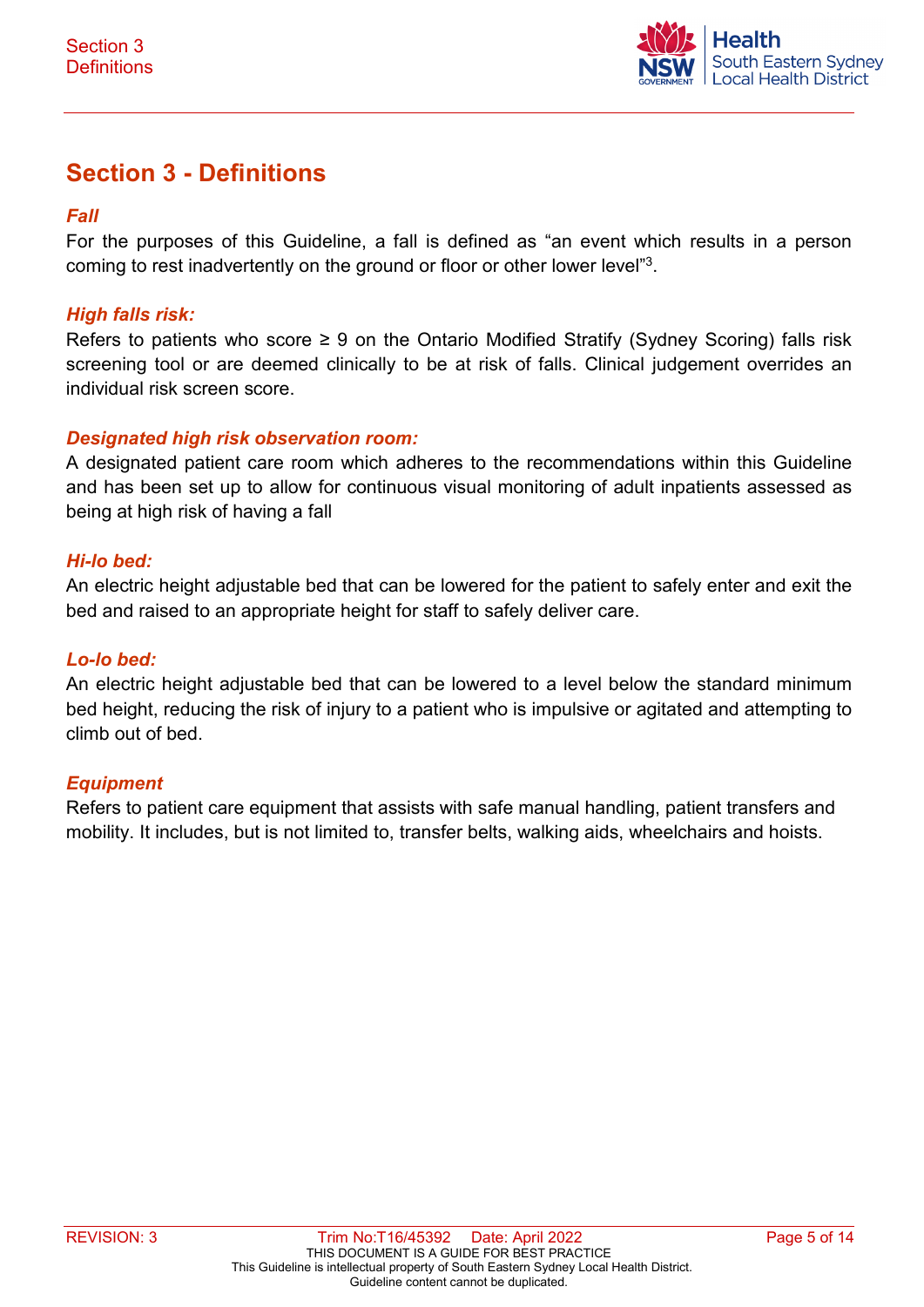

# **Section 4 - Responsibilities**

#### **Unit Managers are responsible for:**

- **Reviewing monthly falls and falls injury data in consultation with ward team members and** determining the need for a high risk observation room
- **Ensuring unit-based high risk observation rooms adhere to the recommendations detailed in** this Guideline
- Considering staffing allocation, models of care over a 24 hour period and implementing suitable processes for staff break times and assisting patients with care needs so as to allow continuous visual monitoring of the patients allocated to the high risk observation room
- **Ensuring that all nursing staff are trained in the use of the recommended falls risk screen** (Ontario Modified Stratify – Sydney Scoring) and Falls Risk Assessment and Management Plan (FRAMP)
- **Ensuring all nursing staff are trained in implementing individual patient falls risk** management strategies
- Identifying and facilitating access to the equipment and devices required for the patient population being served and ensuring this equipment is maintained.
- **Individualising the recommendations contained within this Guideline according to the needs** of the unit.
- **Ensuring all nursing staff are trained in the Person-Centred Profile / Top 5 clinical form**

### **Nurses are responsible for:**

- Completing the relevant falls risk screen (Ontario Modified Stratify Sydney Scoring) within 24 hours of admission to the ward/unit
- Completing a Falls Risk Assessment and Management Plan (FRAMP) for adults scoring at high risk on the screen (≥9) or those deemed clinically at risk
- **Complete with family, the [Person-Centred Profile / Top 5 clinical form,](http://sesinet/sites/Forms/Approved_Forms/0931_230816_Person-Centred%20Profile_d2.pdf#search=PATIENT%20CENTRED%20PROFILE) on admission to** assist in communication and planning person centred care
- **I** Identifying patients who may be suitable for increased surveillance in a high risk observation room as part of the individualised, multifactorial falls prevention plan
- **Discussing suitability for bed allocation in a high risk observation room with the NUM, team** leader or other senior staff member, where possible in consultation with other multidisciplinary team members
- **Supporting the designated staff member and/or volunteer companion to remain in the high** risk observation room according to the agreed model of care in place on the unit. The model should include agreed processes to allow for break times and assisting patients with care needs such as toileting
- Completing relevant assessments such as the repeat Ontario Modified Stratify (Sydney Scoring) falls risk screen and review of the management plan (FRAMP) if a change in condition occurs ( which includes a new fall)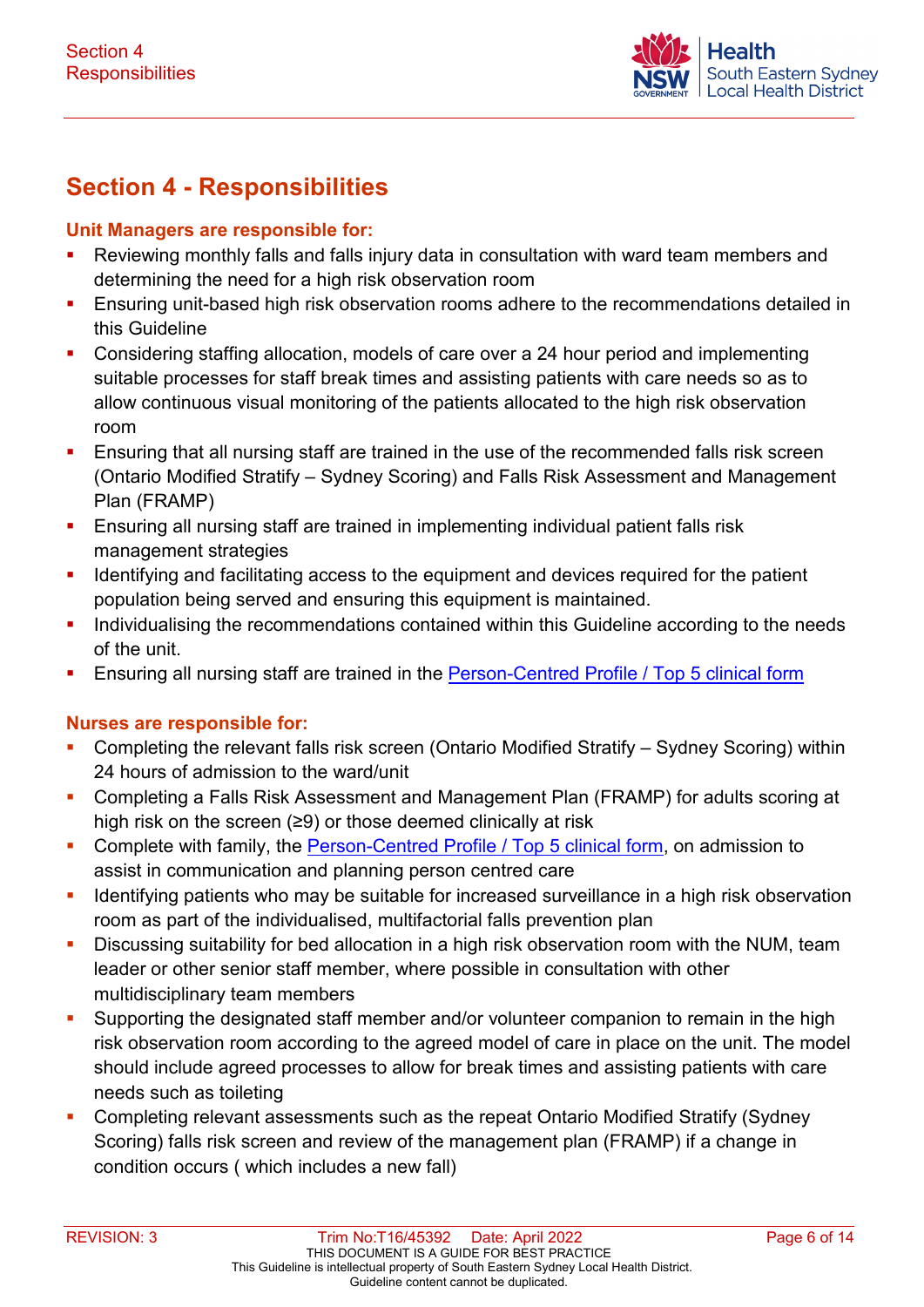

**Completing mandatory and other relevant training in falls risk screening, assessment and** management

### **Allied health clinicians are responsible for:**

- Contributing to the identification of patients who may be suitable for increased surveillance in a high risk observation room
- Contributing to the multidisciplinary falls assessment and management plan in high risk adults
- **Undertaking discipline-specific assessments and interventions**
- **Completing mandatory and other relevant training in falls risk screening, assessment and** management.

### **Medical officers are responsible for:**

- **Contributing to the identification of patients who may be suitable for increased surveillance** in a high risk observation room
- Reviewing patients with identified falls risk factors including history of falls, delirium and/or altered mental status, postural hypotension and centrally acting medication use
- **Investigating risk factors as appropriate**
- **Contributing to the multidisciplinary falls assessment and management plan in high risk** adults.

### **Volunteers are responsible for:**

- Adhering to the statement of duties provided by the unit on which they volunteer
- Alerting the allocated nurse if/when they are leaving the designated high risk observation room.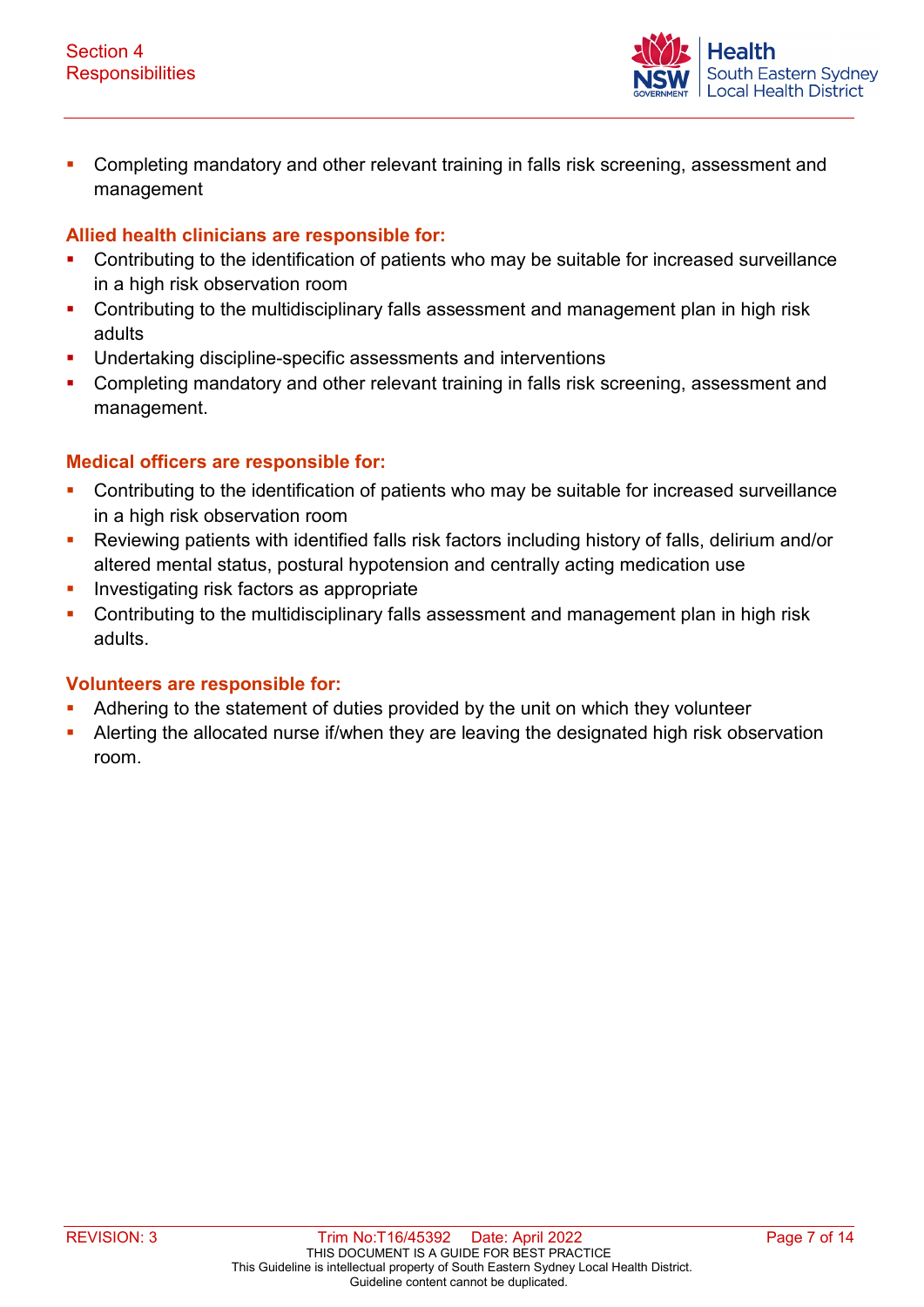

# **Section 5 - Guidelines for Designated High Risk Observation Rooms**

### **5.1 Considerations when determining the need for a designated high risk observation room**

It is acknowledged that many wards will not require a designated high risk observation room, and that those wards which do, may not require this room to be active at all times. Consideration should be given to acuity and case-mix when identifying need for a designated high risk observation room at any given point in time.

In determining the need for a designated high risk observation room on an adult inpatient ward/ unit, the following factors should be considered:

- Number and rate of falls per 1000 occupied bed days
- **Trend in rate of falls over time**
- **Number of injurious falls**
- High risk patient demographic, for example:
	- Patients with an altered mental status
	- Patients who are at risk of delirium
	- Patients exhibiting behaviours increasing their risk of falls and other adverse events such as agitation, impulsivity or an inablilty to comply with requests from staff.

### **5.2 Staffing**

- To maximise observation, a staff member or volunteer companion should remain in a designated high risk observation room at all times
- If companion observers are used to provide increased observation in a ward's high risk observation room, the volunteer role and responsibilities should be clearly outlined in a statement of duties
- In situations where carers or family are assisting with the provision of increased observation for high risk patients, flexibility regarding visiting hours should be considered as part of the individualised patient care plan
- **Consideration should be given to models of care over a 24 hour period, including** night shift and weekends.

### **5.3 Environment and Equipment Considerations**

- A designated high risk observation room should be located in an area that allows for increased visual observation and/or nursing presence within the room. Where possible, a designated high risk observation room should be located in close proximity to the nurses station
- A designated high risk observation room may be a mixed gender room as per [NSW](http://www1.health.nsw.gov.au/PDS/pages/doc.aspx?dn=PD2015_018)  Ministry of Health Policy PD2015 018 - Same Gender Accommodation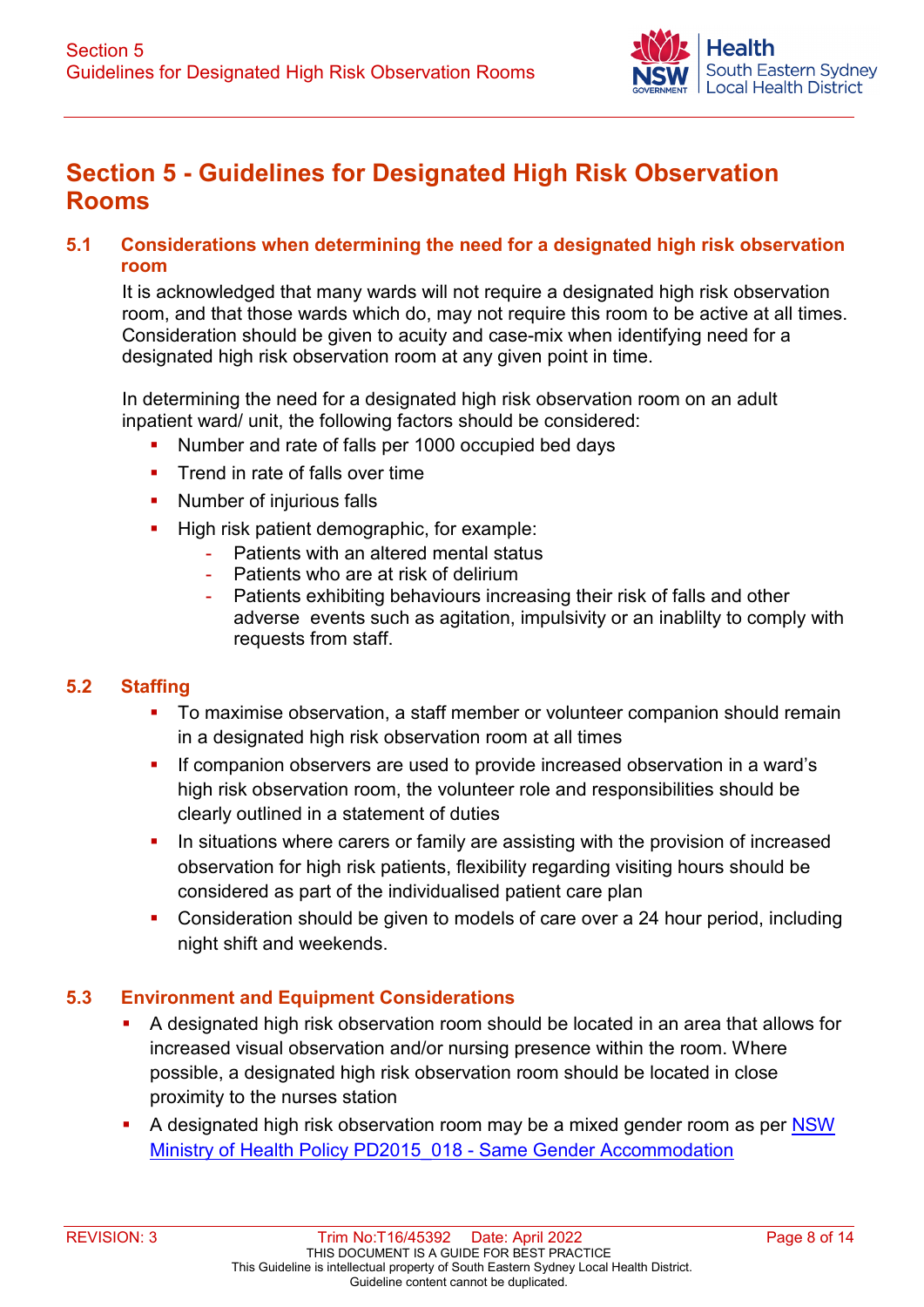

- **Designated high risk observation rooms must be kept clear of clutter and excess** equipment at all times
- **Consideration should be given to environmental factors such as noise, light and** activity that may increase patient agitation and distress as per [SESLHDPR/345](https://www.seslhd.health.nsw.gov.au/policies-and-publications/functional-group/77)  [Delirium - Prevention, Assessment and Management of Deliruim in Older People](https://www.seslhd.health.nsw.gov.au/policies-and-publications/functional-group/77)
- To aid orientation, the time, day and date should be visible to patients in the room
- **Consideration should be given to the provision of signage highlighting the purpose of** the designated high risk observation room
- **Bathroom and toilet facilities within or nearest to the designated high risk observation** room should be clearly identified with signs
- All beds within the high risk observation room should remain at their lowest height, unless nursing care is being provided which requires the bed height to be raised. Consideration should be given to the use of lo-lo bed if required
- The use of bed rails should be assessed on an individual basis in line with [SESLHDPR/421 Bedrails Adult Inpatient Use in Acute, Subacute and Residential](https://www.seslhd.health.nsw.gov.au/policies-and-publications/functional-group/77)  [Care Settings](https://www.seslhd.health.nsw.gov.au/policies-and-publications/functional-group/77)
- Consideration should be given to the use of mobility aids, alarm devices and/or nonslip socks. The need for these items should be assessed on an individual basis with input from the multidisciplinary team [SESLHDGL/054 Falls Prevention and Management: Guideline for use of bed/chair](https://www.seslhd.health.nsw.gov.au/policies-and-publications/functional-group/107)  [alarm units \(Adult Inpatients\)](https://www.seslhd.health.nsw.gov.au/policies-and-publications/functional-group/107)
- Where practical, consideration should be given to the provision of a workstation within the room to allow staff to attend to documentation without leaving the designated high risk observation room
- **Relevant [Clinical Excellence Commission \(CEC\)](https://www.cec.health.nsw.gov.au/keep-patients-safe/older-persons-patient-safety-program/falls-prevention/for-patients-carers-and-families) falls prevention information flyers** should be made readily available for patients and carers.

### **5.4 Patient Selection**

- Patients identified at high risk for a fall should be assessed for the need to be cared for in a designated high risk observation room as part of their individualised falls risk assessment and management plan by a staff member caring for the patient
- Any staff member involved in the care of the patient can identify patients that may benefit from care provision within in a designated high risk observation room
- Consultation with the Nursing Unit Manager (NUM), team leader or other senior staff member should occur prior to bed allocation in a designated high risk observation room
- Patients with delirium, confusion, agitation and/or impulsive behaviours should be given priority to a bed in a designated high risk observation room.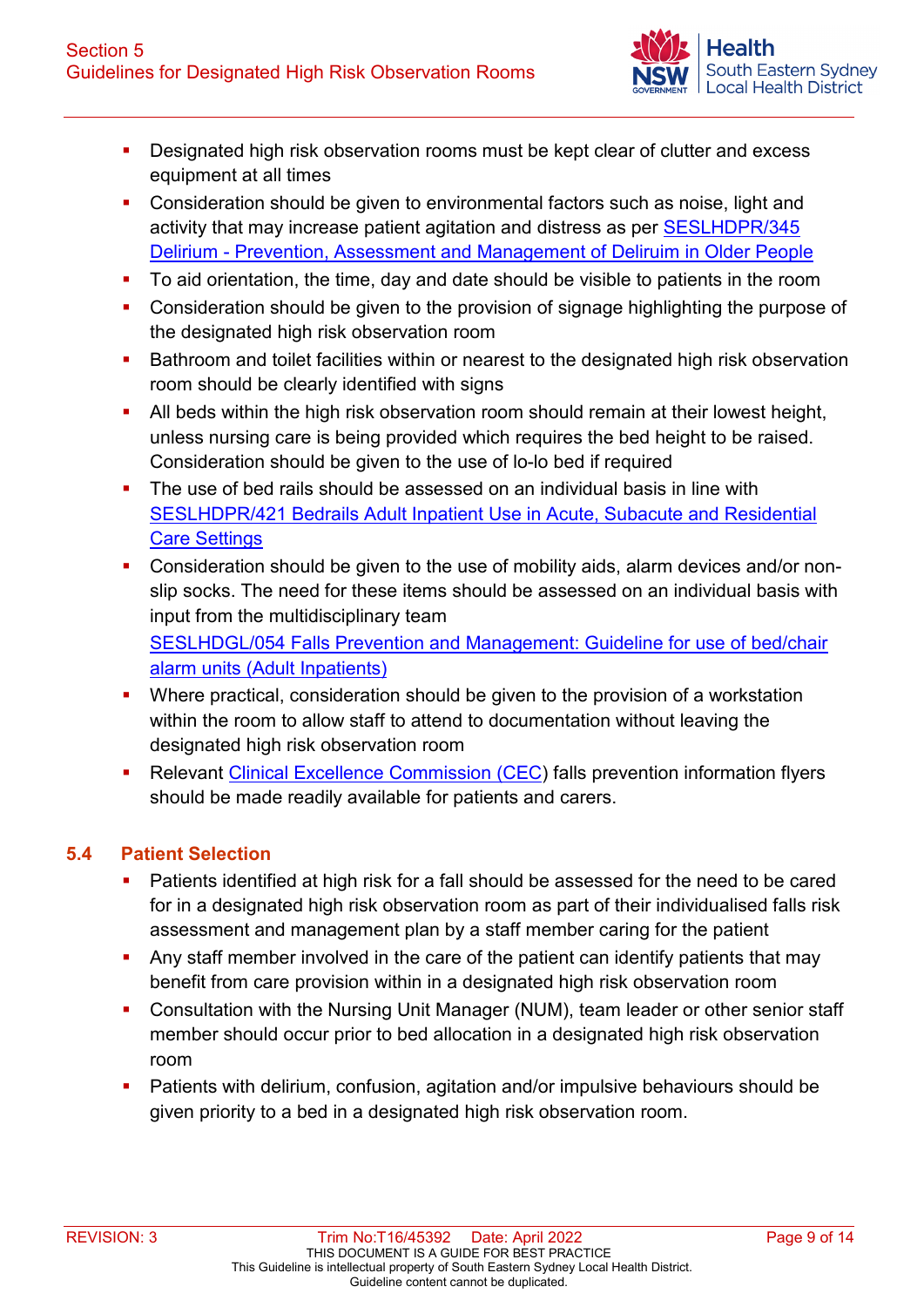### **5.5 Ongoing Patient Assessment**

- The provision of a bed within a designated high risk observation room does not negate the need for a comprehensive individualised falls prevention care plan for the patient
- **•** When caring for high falls risk patients within the designated high risk observation room, assessments including repeat Ontario Modified Stratify (Sydney Scoring) and FRAMP should be attended as per **SESLHDPR/380 Falls Prevention and** [Management for People Admitted to Acute and Sub-Acute Care](https://www.seslhd.health.nsw.gov.au/policies-and-publications/functional-group/107)
- Additional investigations such as measurement of postural blood pressure, assessment of pain, investigation of new urinary incontinence or new/worsening confusion must be considered as appropriate for the patient's condition
- Patients allocated to a bed in a high risk observation room must not be left unattended in the bathroom
- Prior to moving a patient out of a designated high risk observation room, consultation between staff members caring for the patient and the NUM, team leader or other senior staff member must occur to determine that the patient:
	- Is either no longer at high risk of falls or
	- Has a comprehensive management plan in place that can be implemented outside the designated high risk observation room
- A repeat Ontario Modified Stratify (Sydney Scoring) and updated FRAMP must be completed when a high risk patient is moved out of a designated high risk observation room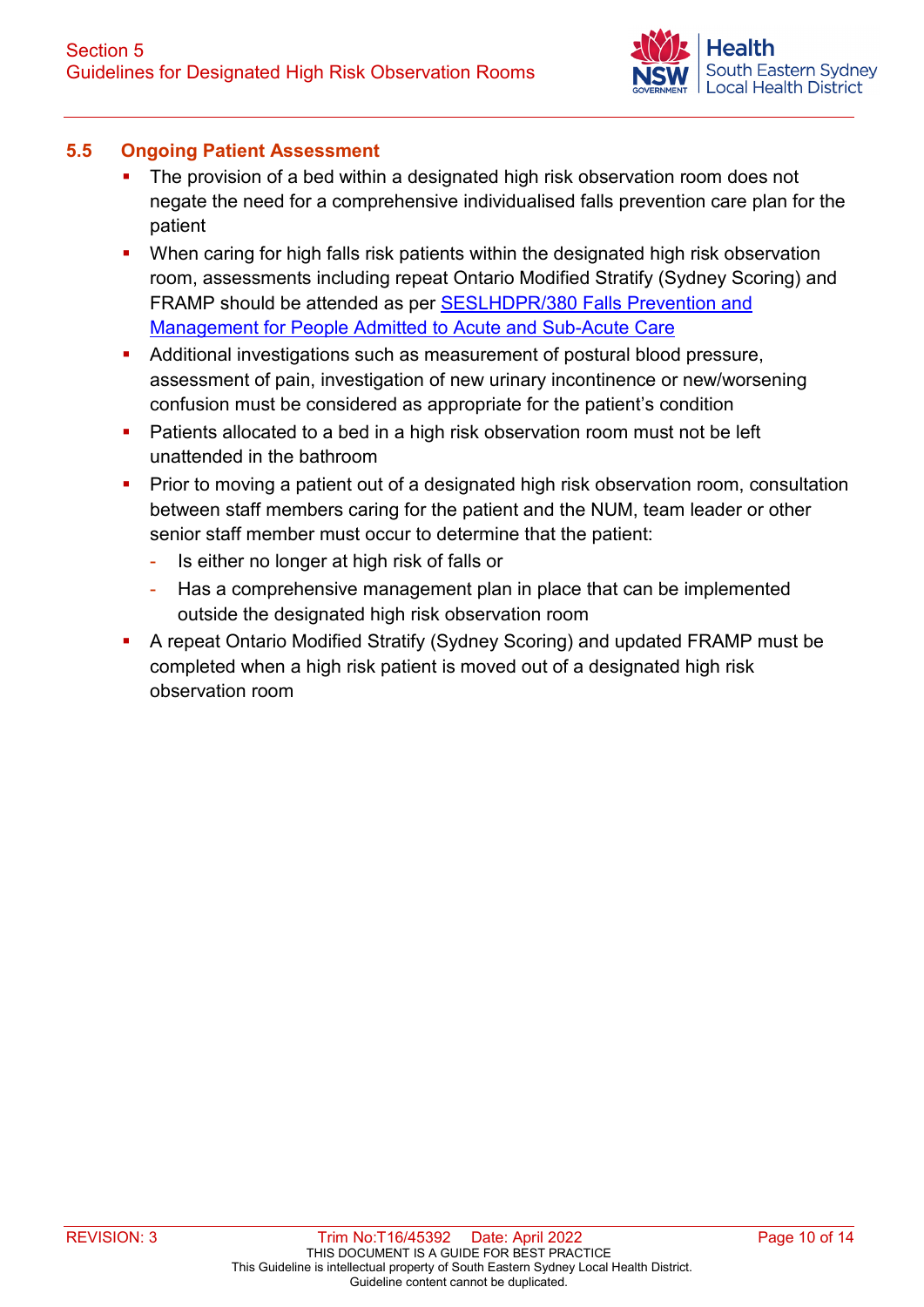

# **Section 6 Documentation**

In line with **SESLHDPR/336 Documentation in the Health Care Record, documentation in the** health care record must provide an accurate description of each patient/client's episode of care or contact with health care personnel.

Co-location of high risk patients as a falls prevention and management strategy should also be documented on the individual patient's FRAMP.

### **References**

- 1. Australian Commission on Safety and Quality in Health Care. Preventing Falls and Harm from falls in Older People: Best Practice Guidelines for Australian Hospitals. Sydney: ACSQHC; 2009
- 2. Donoghue, J., Graham, J., Mitten-Lewis, S., Murphy M. and Gibbs, J. (2005). A volunteer companion-observer intervention reduces falls on an acute aged care ward International Journal of Health Care Quality Assurance. 18 *(1)*, pp. 24-31
- 3. World Health Organisation. Falls [Internet]. 2016 [cited 2016 April 26]. Available from http://www.who.int/violence\_injury\_prevention/other\_injury/falls/en/
- 4. [SESLHDPR/380 Falls Prevention and Management for People Admitted to Acute and Sub-](https://www.seslhd.health.nsw.gov.au/policies-and-publications/functional-group/107)[Acute Care](https://www.seslhd.health.nsw.gov.au/policies-and-publications/functional-group/107)
- 5. NSW Ministry of Health Policy PD2015 018 Same Gender Accommodation
- 6. [SESLHDPR/345 Delirium prevention, Assessment and Management of Deliruim in Older](https://www.seslhd.health.nsw.gov.au/policies-and-publications/functional-group/77)  **[People](https://www.seslhd.health.nsw.gov.au/policies-and-publications/functional-group/77)**
- 7. [SESLHDPR/421 Bedrails Adult Inpatient Use in Acute, Subacute and Residential Care](https://www.seslhd.health.nsw.gov.au/policies-and-publications/functional-group/77)  **[Settings](https://www.seslhd.health.nsw.gov.au/policies-and-publications/functional-group/77)**
- 8. [SESLHDPR/336 Documentation in the Health Care Record](https://www.seslhd.health.nsw.gov.au/policies-and-publications/functional-group/71)
- 9. [SESLHDGL/054 Falls Prevention and Management: Guideline for use of bed/chair alarm](https://www.seslhd.health.nsw.gov.au/policies-and-publications/functional-group/107)  [units \(Adult Inpatients\)](https://www.seslhd.health.nsw.gov.au/policies-and-publications/functional-group/107)
- 10[.SESLHDPR/615 Engagement and Observation in Mental Health Inpatient Units.](https://www.seslhd.health.nsw.gov.au/policies-and-publications/functional-group/89)

### **Revision and Approval History**

| <b>Date</b> | <b>Revision no:</b> | Author and approval                                                                                                                                                                                          |
|-------------|---------------------|--------------------------------------------------------------------------------------------------------------------------------------------------------------------------------------------------------------|
| Oct-Nov 16  | Draft               | Draft for Comment                                                                                                                                                                                            |
| April 2017  |                     | <b>Endorsed by Clinical and Quality Council</b>                                                                                                                                                              |
| March 2020  |                     | Update to Executive Sponsor. Published by Executive Services.                                                                                                                                                |
| April 2022  | 3                   | Minor review: References updated; addition of reference to bed/chair alarm<br>guideline; addition of Person-Centred Profile/Top 5 tool. Executive Sponsor<br>details updated. Approved by Executive Sponsor. |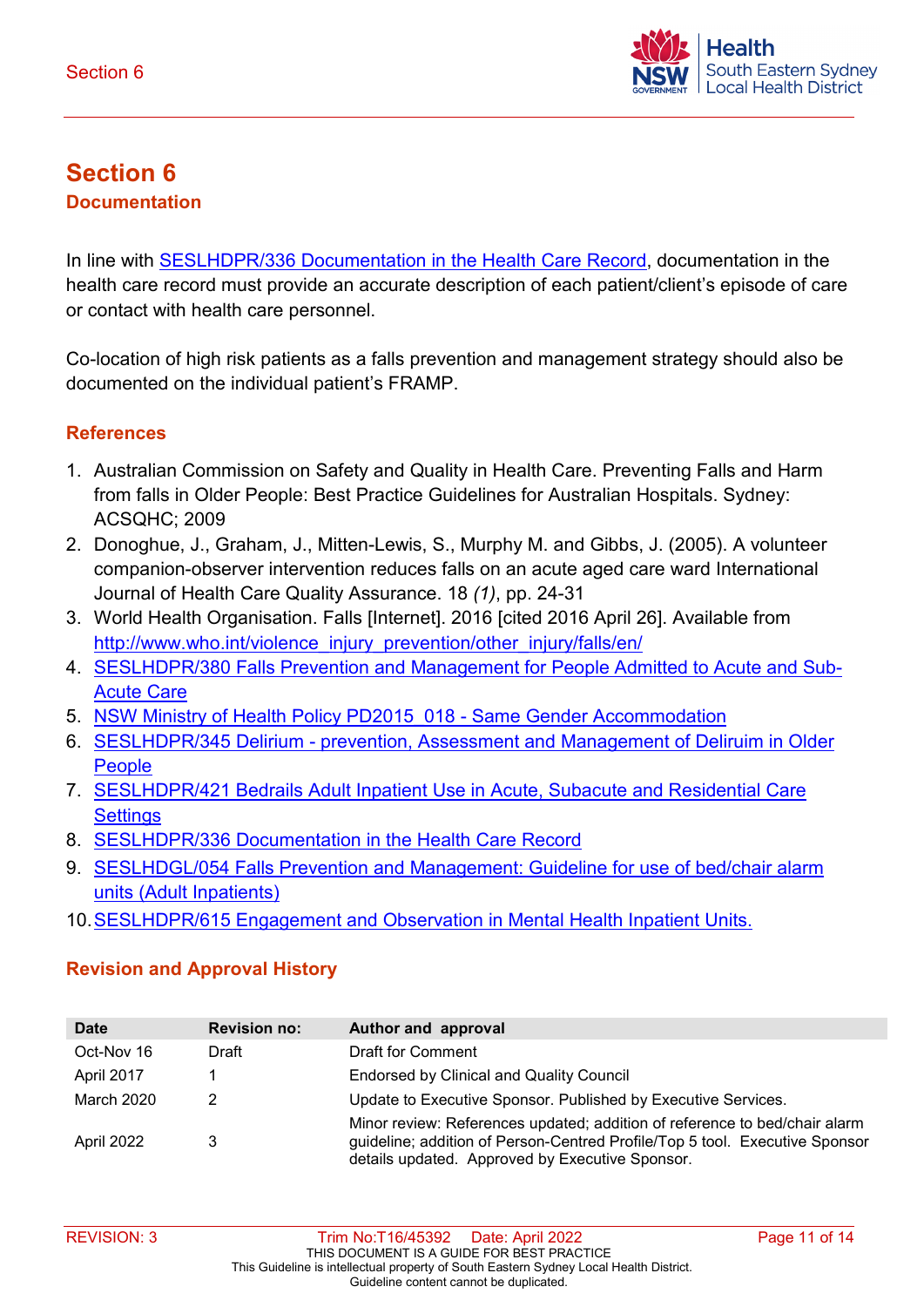

# **Appendix A: Suggested audit tool**

| Designated high risk observation room                                                                                           | <b>Yes</b> | <b>No</b> | <b>Action Required</b> |
|---------------------------------------------------------------------------------------------------------------------------------|------------|-----------|------------------------|
| Is the room located in an area that allows for increased visual<br>observation and/or nursing presence?                         |            |           |                        |
| Is there a staff member or companion volunteer allocated to<br>remain in the room at all times?                                 |            |           |                        |
| Is the room clearly identified with a sign?                                                                                     |            |           |                        |
| Are the bathroom facilities within or nearest to the designated high<br>risk observation room clearly identified with signs?    |            |           |                        |
| Are falls prevention information brochures readily available for<br>patients and carers?                                        |            |           |                        |
| Is the room free of clutter and obstacles, including the areas<br>surrounding the beds?                                         |            |           |                        |
| Is the floor dry?                                                                                                               |            |           |                        |
| Are frequently used items such as the call bell, phone and patient<br>personal items (e.g. glasses) within the patient's reach? |            |           |                        |
| Are all the beds in the room at their lowest height?                                                                            |            |           |                        |
| Are the bed brakes on all the beds?                                                                                             |            |           |                        |
| Is the level of light comfortable and appropriate?                                                                              |            |           |                        |
| Is a clock and the day and date visible to patients in the room?                                                                |            |           |                        |
| Is the night lighting adequate?                                                                                                 |            |           |                        |
| Is there a workstation for staff use within the room?                                                                           |            |           |                        |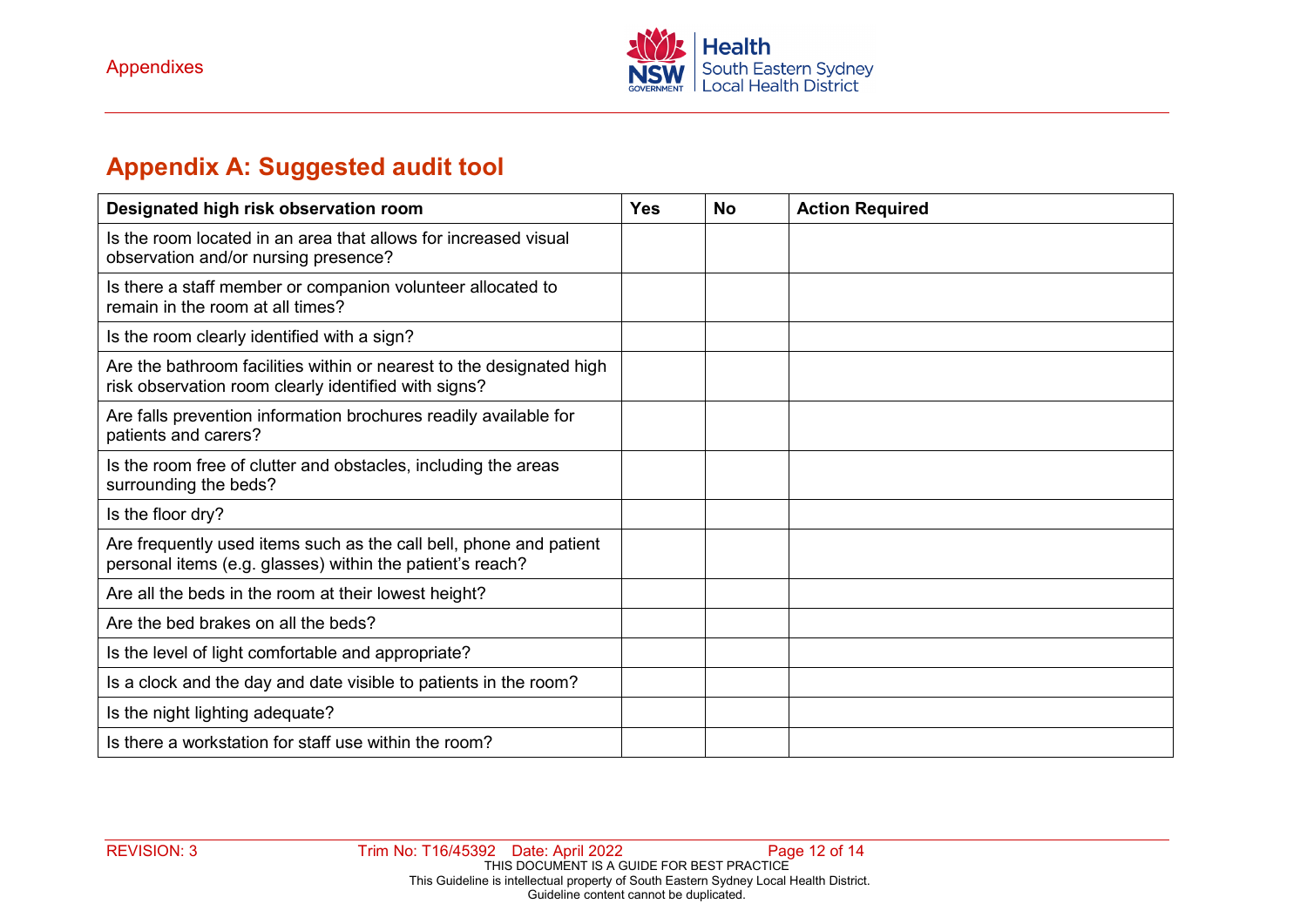

# **Appendix B: Frequently asked questions (FAQs)**

## **1. Why is this a Guideline not a Procedure?**

A SESLHD procedure is a document that contains a series of interrelated steps. It requires compliance and describes actions to be taken when there is non-compliance. [SESLHDPR/380 Falls Prevention and Management for People Admitted to Acute and](https://www.seslhd.health.nsw.gov.au/policies-and-publications/functional-group/107)  [Sub-Acute Care](https://www.seslhd.health.nsw.gov.au/policies-and-publications/functional-group/107) is a procedure.

A SESLHD guideline:

- Identifies, summarises and evaluates the best evidence and most current data about a particular issue, disease or disorder. It can describe clinical care or administrative functions.
- Outlines the most desirable course of action and guides decision making
- Does not require mandatory compliance, but documented explanations are required for any deviation

As this document does not contain a series of inter-related steps and serves to guide clinical practice, it is a guideline not a procedure.

## **2. Do all wards need to have a designated high risk observation room?**

No. The need for a designated high risk observation room on an adult inpatient ward/ unit, will depend on:

- Number and rate of falls per 1000 occupied bed days
- Trend in rate of falls over time
- Number of injurious falls
- High risk patient demographic, for example, patients with an altered mental status, patients who are at risk of delirium, patients exhibiting behaviours increasing their risk of falls and other adverse events such as agitation, impulsivity or an inablilty to comply with requests from staff
- The acuity and case-mix at any given time on the ward. Designated high risk observation rooms do not have to be 'active' at all times.

## **3. If my ward/unit cannot incorporate the recommended guidelines, can we still have a 'designated high risk observation room'?**

No. Placement of high risk patients in close proximity to a nurse's station should still occur as appropriate for individual patients. However, proximity to the nurse's station is only one consideration in designating a high risk observation room. As such, other recommendations as per this guideline, must also be addressed prior to classifying a patient care room as a designated high risk observation room.